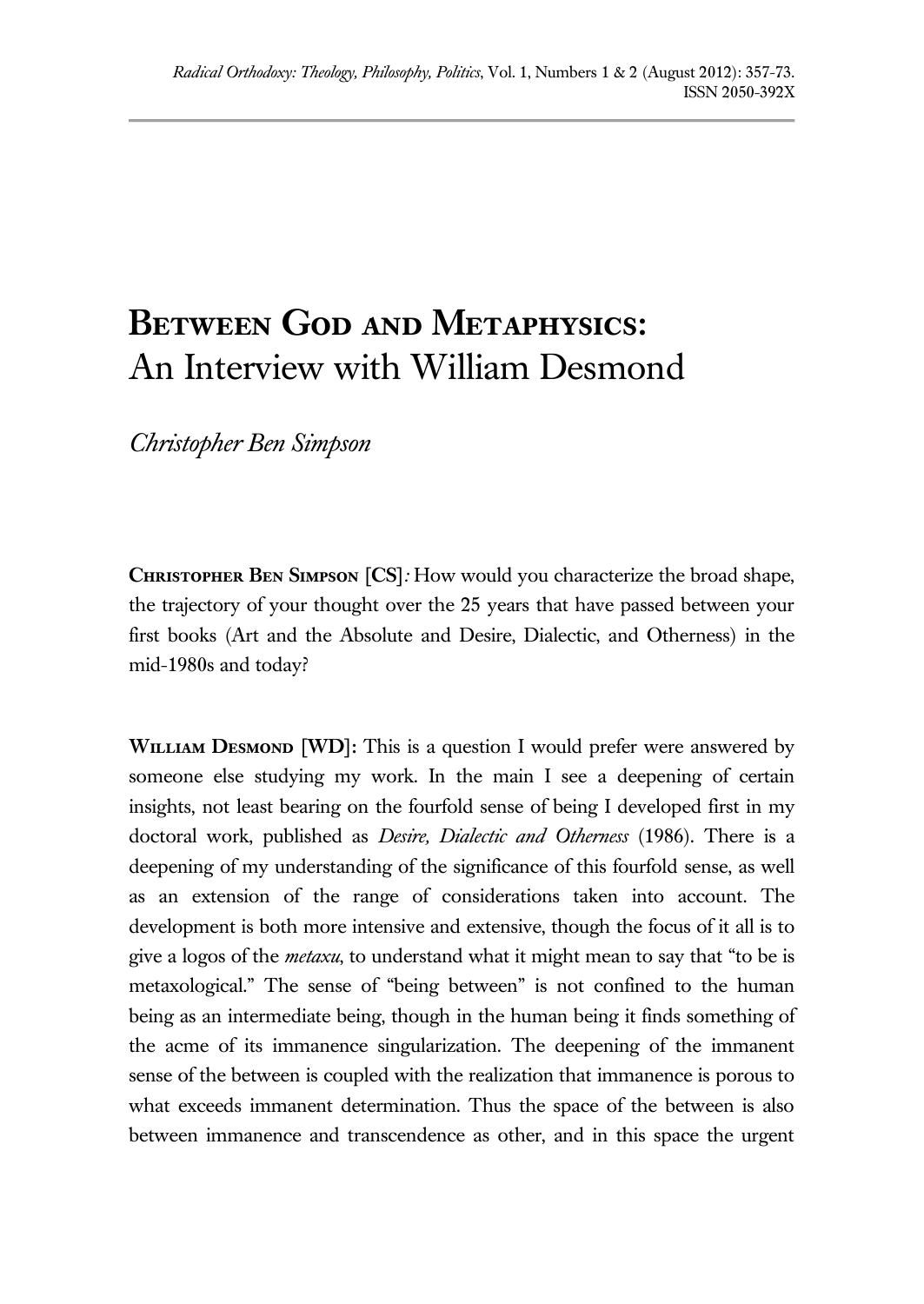need to think the significance of religion makes itself more and more felt in my work. Though this culminates in *God and the Between*, in a sense, this concern has always been with me. The last part or chapter of *Desire, Dialectic and Otherness* was entitled "The Absolute Original," and this was the final chapter of my doctoral dissertation. In that sense, there is a continuity of concerns over many years.

I have also found that in one book there might be something in germ that grows into a more flourishing bloom in a later book. I am thinking about how chapters in *Philosophy and its Others* (1990), such as "Being Ethical," or "Being Religious" become full length books with integrity in their own right in, say, *Ethics and the Between* (2001), or *God and the Between* (2008). The chapters on "Selves" and "Communities" in *Being and the Between* (1995) open into what became Part II and Part III of *Ethics and the Between*, each of which have something of the character of a monograph unto itself.

I will just mention just a few new concepts that come to the fore over the years: the primal ethos and the reconfigured ethos; the potencies of the ethical; the senses of selving and being in community as fourfold; the importance of what I call the porosity of being, and the *passio essendi*; the move to a givenness and receptivity more primal than determinate and self-determinate being; the overdeterminacy of being; the hyperboles of being and their importance for the philosophical renewal of the question of God, beyond the postulatory finitism of much post-Hegelian thought.

I have always had the ambition to philosophize in a plurivocal manner, and in my practice of philosophizing one can find more systematic work, more meditative, more interpretative, and indeed visitations from more poetic and religious voices. Finishing the trilogy, *Being and the Between*, *Ethics and the Between* and *God and the Between* brought a systematic undertaking of many years to a kind of completion. In more recent writings I am trying to find something of a balance between more meditative thinking and more systematic, with allowance for the more singing voices of the poetic and the religious.

**CS**: Your work has been admired as presenting something of an original constructive philosophical system. How do you describe your philosophical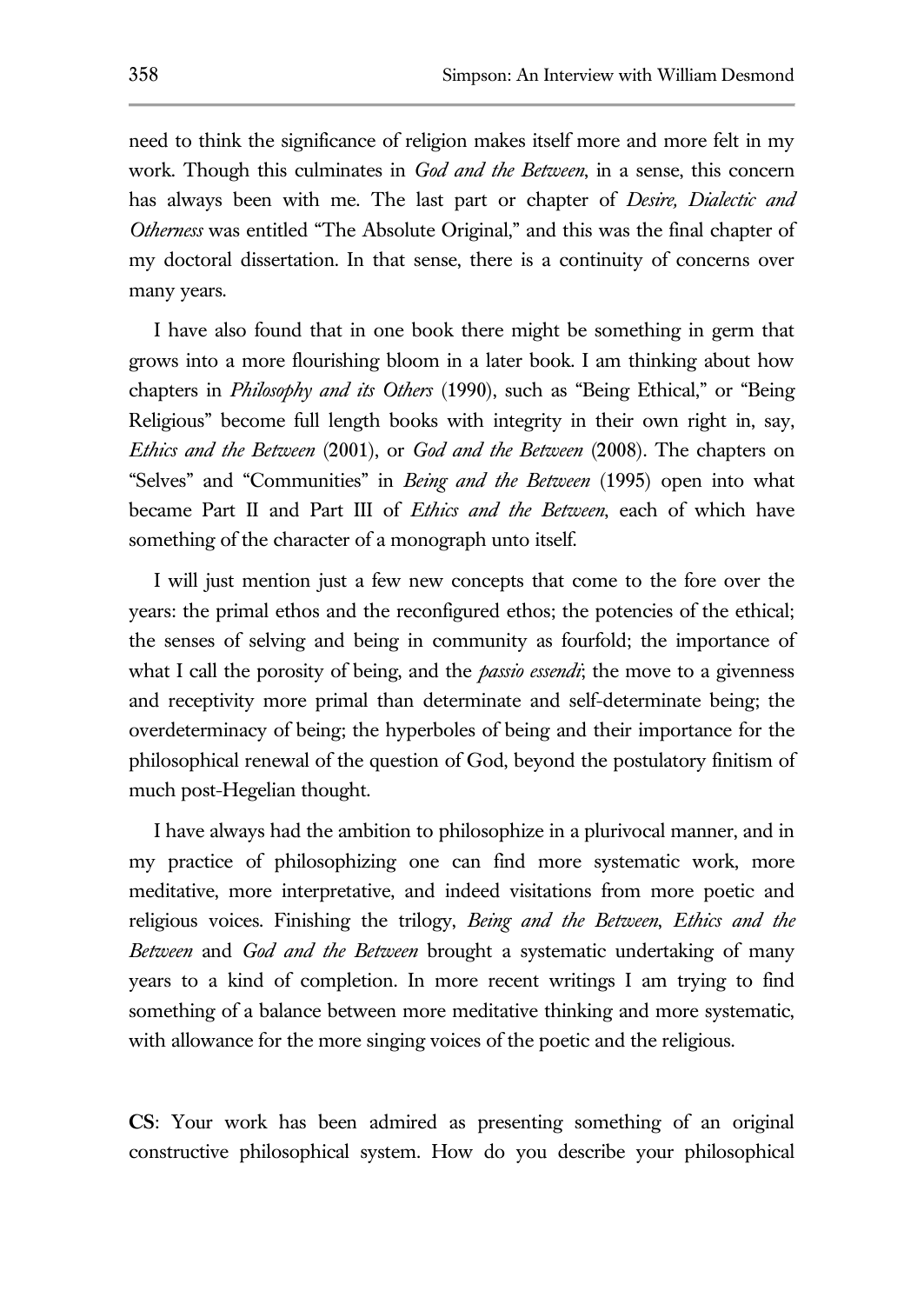system? Do you see any conspicuous conjunctions or disjunctions between other philosophical systems or perspectives today and your own?

**WD**: First I should say that always with me there is study of the longer tradition of philosophy, and respect for it, as well as more recent developments. In that study I do not aim to be just an echo of an echo of an echo, or to offer commentary on commentary on commentary…Nor am I primarily concerned with giving "readings." I am thinking about things.

 I would say that I try to develop a post-Hegelian systematic form of thinking that takes due notice of what is at issue in his system without becoming captive to the form of mediation he finally privileges, namely, self-mediation in and through its own other. I defend system as metaxological: as articulating passages between univocal determinacy and equivocal indeterminacy; as opening to excesses beyond the circling of modern dialectic back to itself; as renewing an ontological porosity to being beyond ourselves, and beyond the claim of Hegelian dialectic to absolute knowing where thought asserts itself as unsurpassably self-determining. In all of this, I give due regard to the longer tradition's tendency to define being and intelligibility in terms of univocal determinacy (a claim which contemporary deconstruction tries to dismantle). I try to take the measure of the skeptical turn of reason against itself in the feel for equivocity that we find in a good number of post-Hegelian philosophers. I try to point towards a trans-dialectical form of thinking, which recuperates the openness of earlier forms of dialectic, while dissenting from the often accepted view that Hegelian dialectic represents the consummation and nec plus ultra of dialectical thinking. To the contrary, a more metaxological orientation is truer to dialectic in so far as the latter's attentive mindfulness of the other as such always exceeds any self-determining form of thought.

The term "system" and what it seems to imply is not in good odor with many philosophers in the Continental tradition these days and generally this is a carryover from Hegel's influence and its repudiation by many post-Hegelian thinkers. There is not a lot in philosophy today that wants to call itself by the name "system." "System" seems to be a catchword for Laputan constructions of abstract concepts which have to be treated suspiciously or deconstructed. I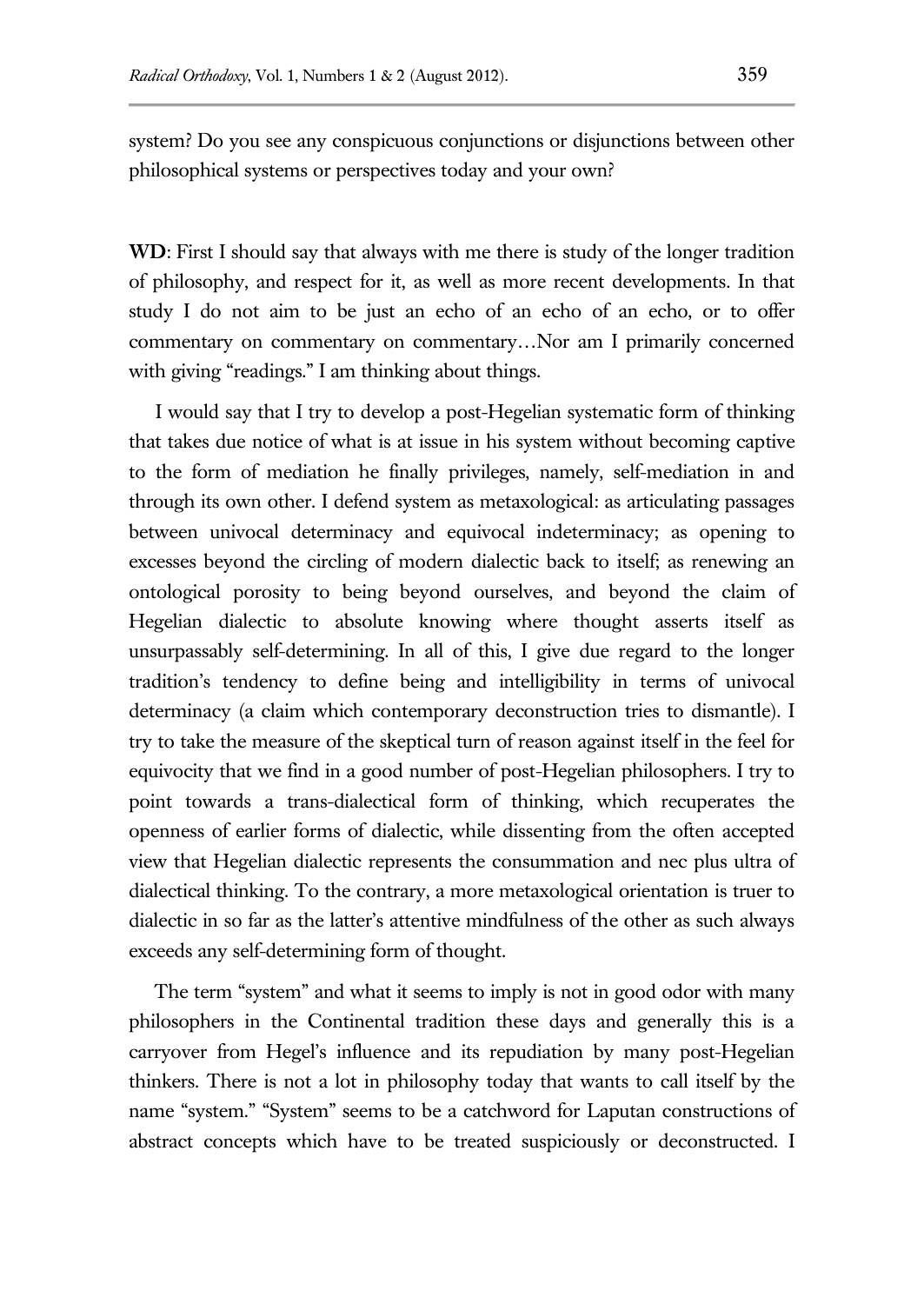would agree with Hegel that some sense of system is unavoidable, without subscribing to the view that there is *the* system which Hegel claims to bring to completion. If there is a systematic side to philosophy it has to do with the fundamental interrelations of being and mindfulness. When we think of one thing, or think it through, we find ourselves driven to think of another thing fundamentally related to the first, and further again. This is not only true of the processes of thought. The happening of being is intelligibly articulated, and to attend to the articulations of that happening is to see the dynamic of a certain systematic unfolding occurring in happening. The growth of a tree, for example, is the becoming of a botanical system, and our thinking is to stay in faithful attunement with that systematic unfolding when it is true to it. In such a view, what is systematic is dynamic, while articulate and intelligible, it is not static simply, though there can be systems that are less dynamic and that tilt towards the more static end of the spectrum. Rhetorical assaults on "system" do not help mindful attention to the intricate, immanent richness of the happening of being, nor to the call of a certain fidelity that is asked of us in mindful attention of that intricacy.

If system is essential, I have also tried to pay attention to the *trans-systematic*. Hence the concern with thinking between system and poetics (see the book, *Between System and Poetics* edited by Thomas Kelly). Poetics I take as referring to a more original coming to be, and as witnessing to energies of being that cannot be exhausted in this or that determinate formation, or systematic articulation. There is not so much an immanent whole as open wholes: open wholes that, in the first instance, are opened to a process of their own becoming, and that always shimmer with energies of being that exceed every finite determinate and systematic whole. A system, in the sense of an open whole, is metaxological, as exceeding its own self-relation, and always marked by an other-relatedness that cannot be completely enclosed in its own immanence. Poetics pays attention to sources of origination preceding a system, to energies of becoming that move a system, to energies moving in and through a system, and also to energies of transcending that open to what is beyond this or that determinate system, open to what exceeds system. One way I speak of this surplus to system is in terms of the overdeterminacy of being. For a theologically minded person, this overdeterminacy comes to expression in what I call the hyperboles of being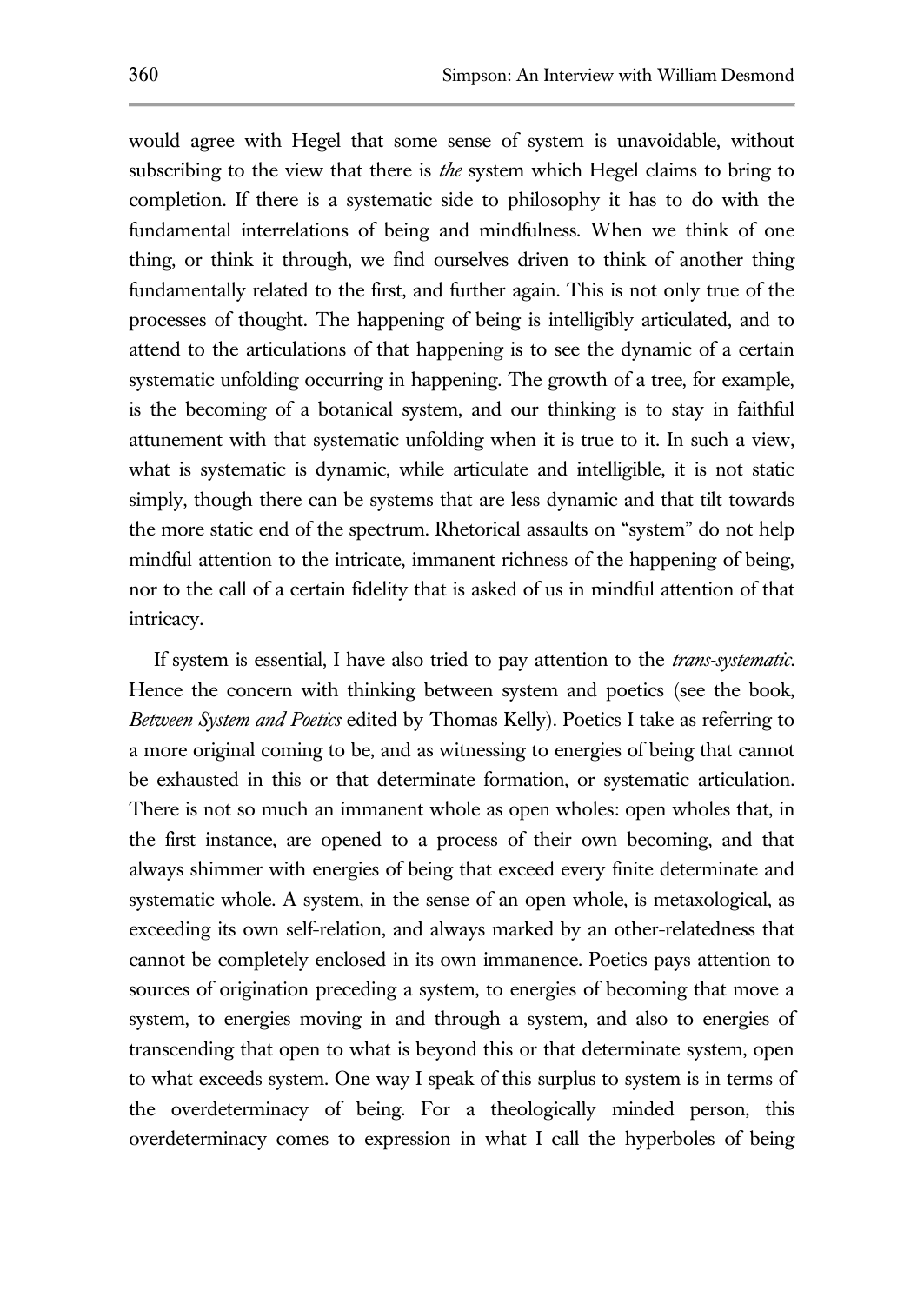which are happening in immanence which exceed the terms of immanence. They allow porosity to thinking the divine as transcendence irreducible just to immanent transcending.

In some strands of philosophy I see poetics as turned *against* system, as if the point was to live down the ghost of Hegel, and by imputation the longer tradition of philosophy he is said to bring to an end. I share with the post-Hegelians a concern for otherness. I hold we need finesse for equivocities beyond system, but worry that we are often left with too simple an oscillation between univocity and equivocity – often in a very unthematized way at that. This is why a continued wrestling with the Hegelian possibilities of dialectic is important – that is, as a thinking in the between that yet is not properly metaxological in its circling of the overdeterminacy of being in terms of the self-determining of immanent thought.

**CS**: As former president of the Hegel Society of America and author of numerous books and essays on Hegel, how has your reading of Hegel changed over the years—say between Art and the Absolute (1986) and Hegel's God (2003)?

**WD**: As a graduate student I wrote a first paper on Hegel's *Phenomenology of Spirit* in which I argued that Hegel did not do justice to knowledge of the other. The professor was not entirely happy with it, though I did manage to persuade him to come a little closer to my concerns. True, there are critiques of Hegel that verge on caricature. And yet in a caricature there is always a touch of the truth – albeit exaggerated or overstated. One of the reasons I wrote *Art and the Absolute* (1986) was to try to give Hegel a sympathetic run for his money. I was always interested in the relation of art and philosophy. I was also impressed by Hegel's aesthetics, and desirous to give him a more sympathetic interpretation. The book was liked by the Hegelians, though I now think I was sometimes ventriloquizing through Hegel – making him say things one would like him to say. The Hegelian confraternity liked *Art and the Absolute* since it seemed to offer a more open Hegel, and I was welcomed as a Hegelian sympathizer. Then in time I become a critical sympathizer, then a sympathetic critic, then a critic, and then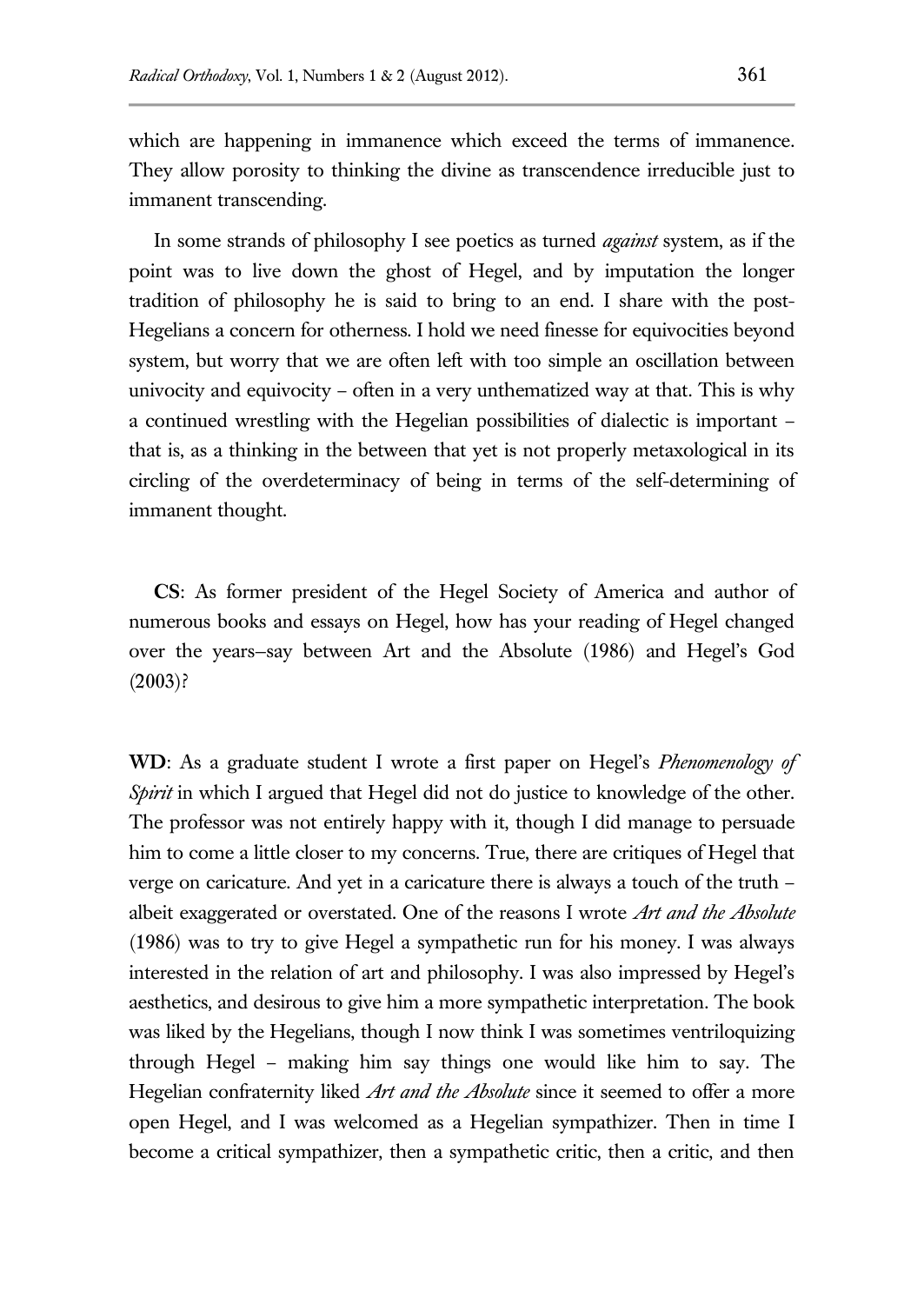with *Hegel's God* (2003) the door at the back of the church was pointed out to me and I took the message that for the pious Hegelians I was now anathema. So be it. I have been increasingly more critical of Hegel in thinking there is a systematic bias at work in his practice of dialectic. The issue came to a head for me in relation to God whose unsurpassable transcendence is systematically reconfigured by Hegel, producing a counterfeit double of God, as I have argued in *Hegel's God*. I think many read Hegel much too innocently – this is especially true of those who want to make religious use of him. He is far more dialectically slippery and equivocal than they seem to realize or want to grant. That said, he is an essential thinker with whom one must come to terms. I'm afraid many of those who think they are beyond Hegel and dialectic are not quite where they claim to be. That is another reason why a recuperation of dialectic, both in its Hegelian and non-Hegelian forms is a continuing task. Dialectic is not univocal.

Does Hegel represent the end of metaphysics? No. Does Hegel stand for the consummation of the philosophical tradition? No. Does Hegel bring about the completion of dialectical thinking? No. Many anti-Hegelians answer yes to the above questions. I say no and engage the metaphysical tradition and dialectic differently.

There are some who today want a more pluralistic Hegel, one who *mirabile dictu* is one of us in the postmodern *Zeitgeist*. I often find commentators ventriloquizing through Hegel – he becomes the plastic dummy through whom we can say what we think Hegel would say, if Hegel were us. I find Hegel himself more interesting, and more challenging and more to be challenged. As for myself, as a teacher I continue to offer courses where Hegel figures but I have reached a point where I do not find Hegel helping me see things I am trying to see. And I do think I have seen things Hegel was unable to see. The reason I continue to teach Hegel is because the struggle with Hegel is worth it philosophically. I do see green readers fall under his bewitchment. I try to offer some philosophical inoculations against false conceptual enchantments. But what can one do when someone is infatuated? The spell will run its course. Or do we need to develop a need area of expertise for treating conceptual possession: philosophical exorcism?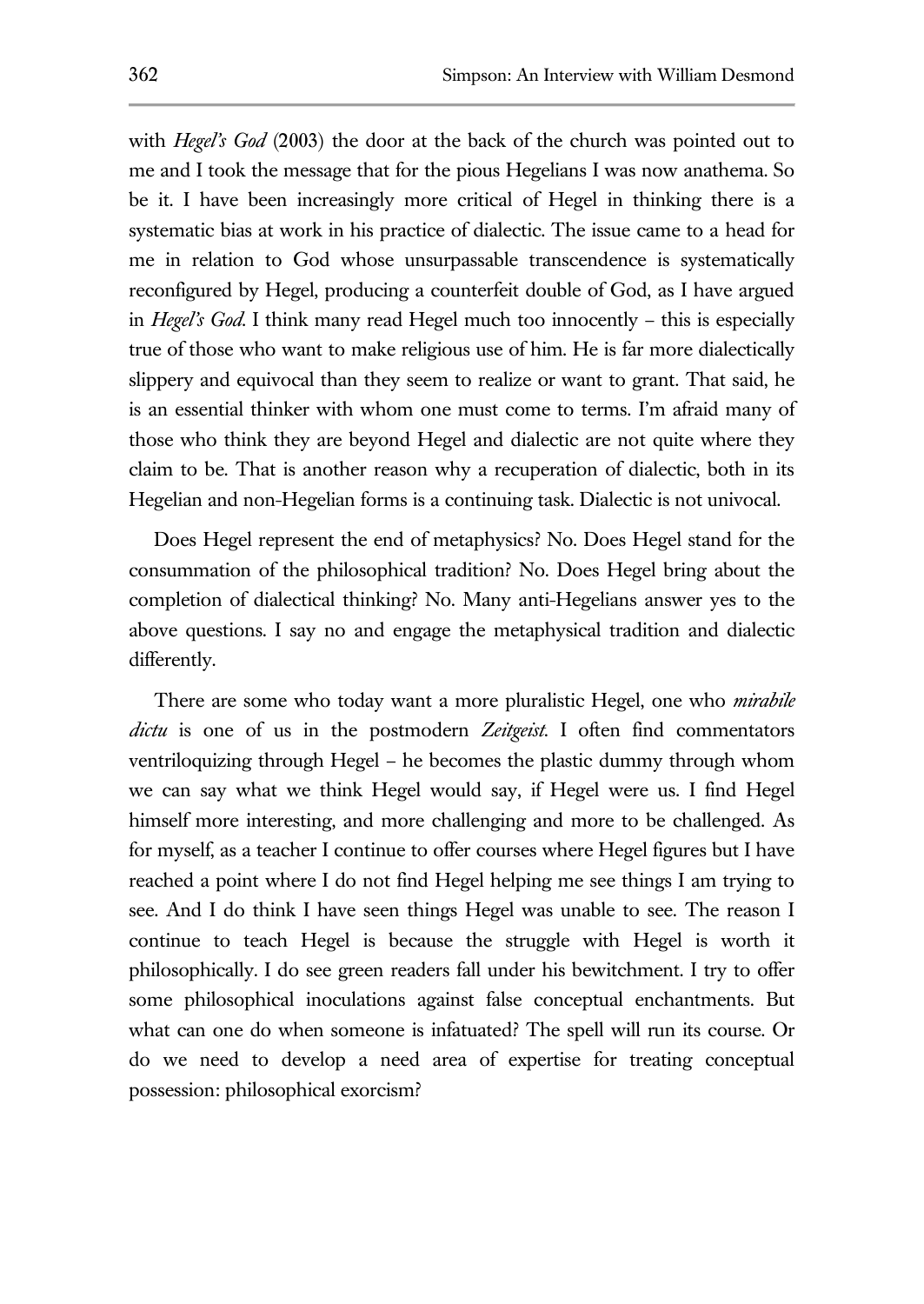**CS**: This question has some set-up before getting to an actual question, so bear with me: You have always been something of an outsider in continental philosophy. You have specialized in once pariah-status domains such as Hegel (seen as ur-totalizer), Metaphysics (seen as what-is-wrong-with-thinking-hitherto and that-which-is-to-be-avoided-at-all-costs), and Religion or God (when a certain atheism was de rigueur). However, the continental academy, more recently, has seemed to turn toward these domains anew.

Hegel has had something of a rebirth of late, whether it be in newer (perhaps "safer"?) re-readings of Hegel such as that of Pinkard and Pippin or in more "radical" appropriations such as that of Žižek. Metaphysics has returned in various incarnations in the work of Alain Badiou, Speculative Realism/Materialism (thinkers like Quentin Meillassoux and Graham Harman), the resounding influence of Deleuze, and in the theological metaphysics of Radical Orthodoxy. Religion has again taken the stage—be it in the more Levinasian mode of Derrida and Caputo after him, in the various meditations on political theology (Agamben), in the atheist appropriations ("laicization") of Christian theology (Badiou and Žižek), in the mode of the return of a "radical" secular theology, or in the more confessional Radically Orthodox.

The continental world has turned and you have found yourself recently in a certain proximity to the rumblings of the philosophical Zeitgeist. Thinkers today may come to discover this Irish gadfly who has been addressing their pet issues all along. How would you situate your own thinking relative to these areas and these "returns"?

**WD**: There are lots of issues in your question and much might be said. Here are a few things.

I have noticed that there is a plethora of books in which the word "after" appears – After God, After Christianity, After the Death of God, and so on. What could "after" mean? Did religion ever go away? Did God ever go away? Or were we just astray? Of course, properly in postmodern idiom, there should be no returns, since there is nothing to return, and hence no "after" also, since nothing finally seems really to arrive at all, being infinitely deferred. After infinite deferral there is no "after," and one wonders what there is before it also. Did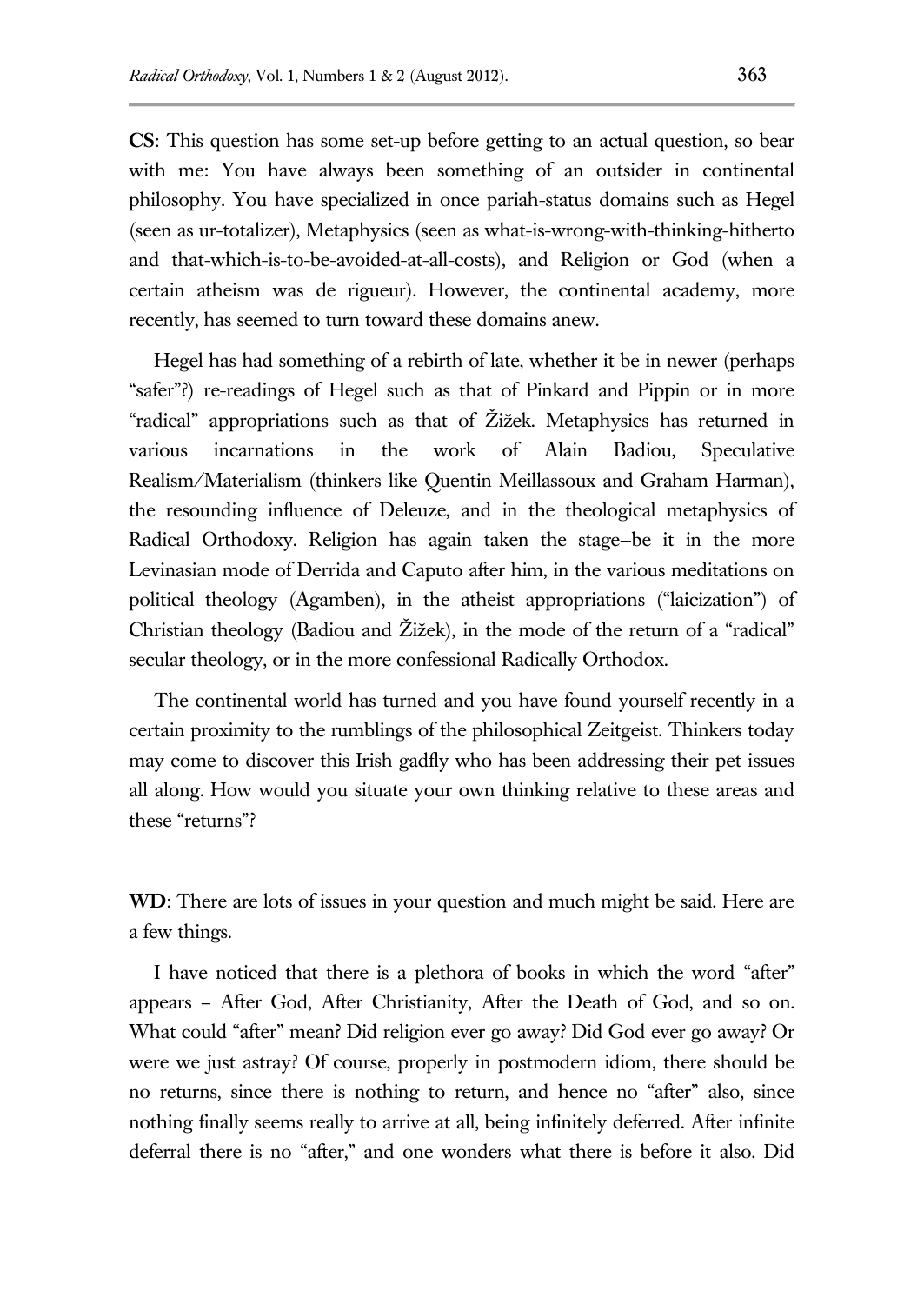religion go away, or was it was it just so with the clerks? Did God ever go away, or was it just so with the clerks? What the clerks think, of course, eventually can take to the streets, and sometimes the results are riotous.

It is true that there is a kind of *default atheism* with quite a number of contemporary intellectuals. A default position is something for which a particular system is primed – the result of a certain configuration of being. We should be reflecting on that configuration. What are the configurations of thought and being that hinder even the arising of the question of God? This is related to a theme I consider important, namely, the given ethos of being, and our diverse reconfigurations of it, and how the latter can recess something essential, as well as reveal something essential. The question of God today means reflection on our reconfiguration of the ethos of being and a fuller understanding of its ontological and metaphysical promise, a promise never a matter simply of our reconfiguration or reconstruction. I find most discussions of God to be caught in the foregrounds of determinate configurations, without finesse for the more primal ethos of being and its ontological promise. A philosophy of the between tries to articulate something of the significance of the primal ethos. By understanding the latter better philosophy itself might reopen its familial relation with religion and with theology.

I do have some memory of a time when in Continental philosophy one met with disdain for religion, and if one sought to retain some fidelity to its call, one was looked at as some strange creature who had not heard what "everyone" knew, namely, that God was dead. Some of those disdainers now seem to see academic opportunity in the return of religion. *Homo academicus* is a herd animal. I sometimes wonder if with the academic professionalization of philosophy we all are scholastics now? I see a kind of hermeneutical scholasticism in Continental philosophy, a kind of technician scholastic in analytic philosophy. I would like a kind of deschooling of professional philosophy in which we re-learn the virtues of school, in the old sense of *skolē* – a kind of contemplative leisure in thinking the things themselves. While being an outsider may be part of being philosophical, being at school in the sense of *skolē* is also part of the *paideia* of the spirit, both religious and philosophical. In our hyper-active, hyperperformative times this spirit is lost.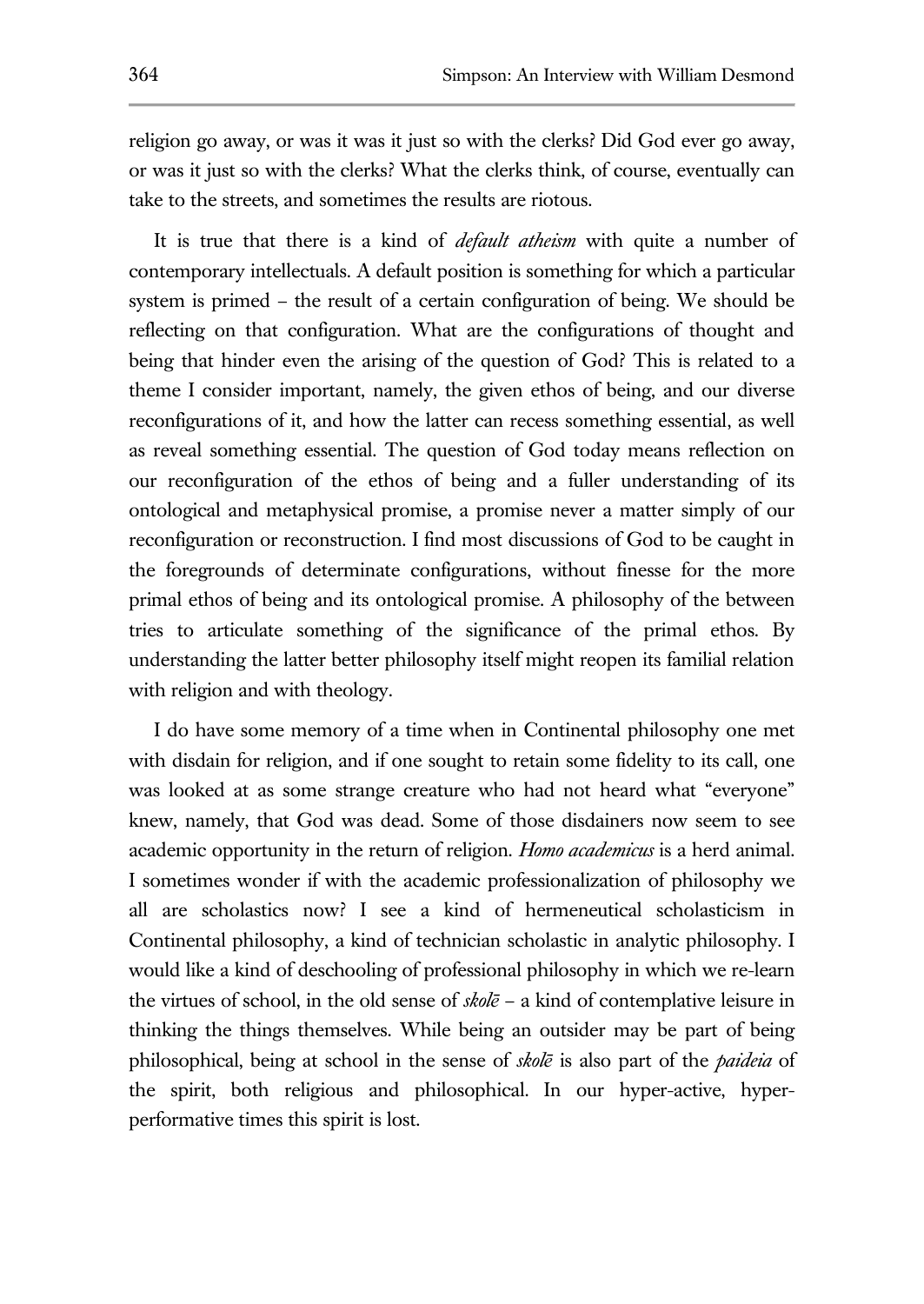On the return of metaphysics: I never bowed before the language of the "end of metaphysics," or that of "the overcoming of metaphysics." I can understand "overcoming" a kind of scholastic rationalism in metaphysics, but the practices of metaphysics are more plurivocal, as indeed are the senses of being. I looked around me for practicing metaphysicians answering the job description and did not find many. I suspected there was some shadow boxing going on. Called up were spooks from a past of scholasticism long quietly resting in the grave. Why disturb such spooks, when the great metaphysical questions still are alive and facing us constantly as querying companions? One of the things I liked about Radical Orthodoxy was that, while on the surface it seemed critical of "metaphysics," it was alive to the spirit of genuine metaphysical astonishment and perplexity. In terms of the return of metaphysics I hope the philosophical *Zeitgeist* is waking up from its obsession with spooks of "metaphysics."

The practices of metaphysics are plurivocal and this plurivocity I have tried to exemplify in my own work. Of course, one of the voices is that of univocity, and in modernity one could especially say that an excessively ascendant univocalizing project has come to the fore. This project may have recessed roots in some premodern practices of metaphysics, though I think the porosity between philosophy and religion in premodernity prevented philosophy from closing in on itself and claiming absolute rights to self-determination. Relative to this plurivocity of the tradition, those who totalize the same tradition ironically exhibit the same univocalization, albeit in meta-reflective form.

I admire many things in Heidegger, especially his efforts to re-raise the question of being. Are we now suffering from a further, a second forgetfulness of being, and not without the influence of Heidegger himself? The language of the "overcoming of metaphysics" does not fertilize the soil of thought with seeds of metaphysical astonishment, always new and always old. Heidegger himself was the recipient of that astonishment, but blaming the cure (metaphysics) for the ill ("metaphysics") reveals a symptomatic equivocation.

Am I wrong in noting in some French admirers of Heidegger that they spend the first third of their book loading themselves up with Heideggerian chains, the second third taking off these chains again, and the last third trying to say something interesting? Putting on and taking off chains involves heavy lifting, and it sometimes seems to leave one exactly where one started, but the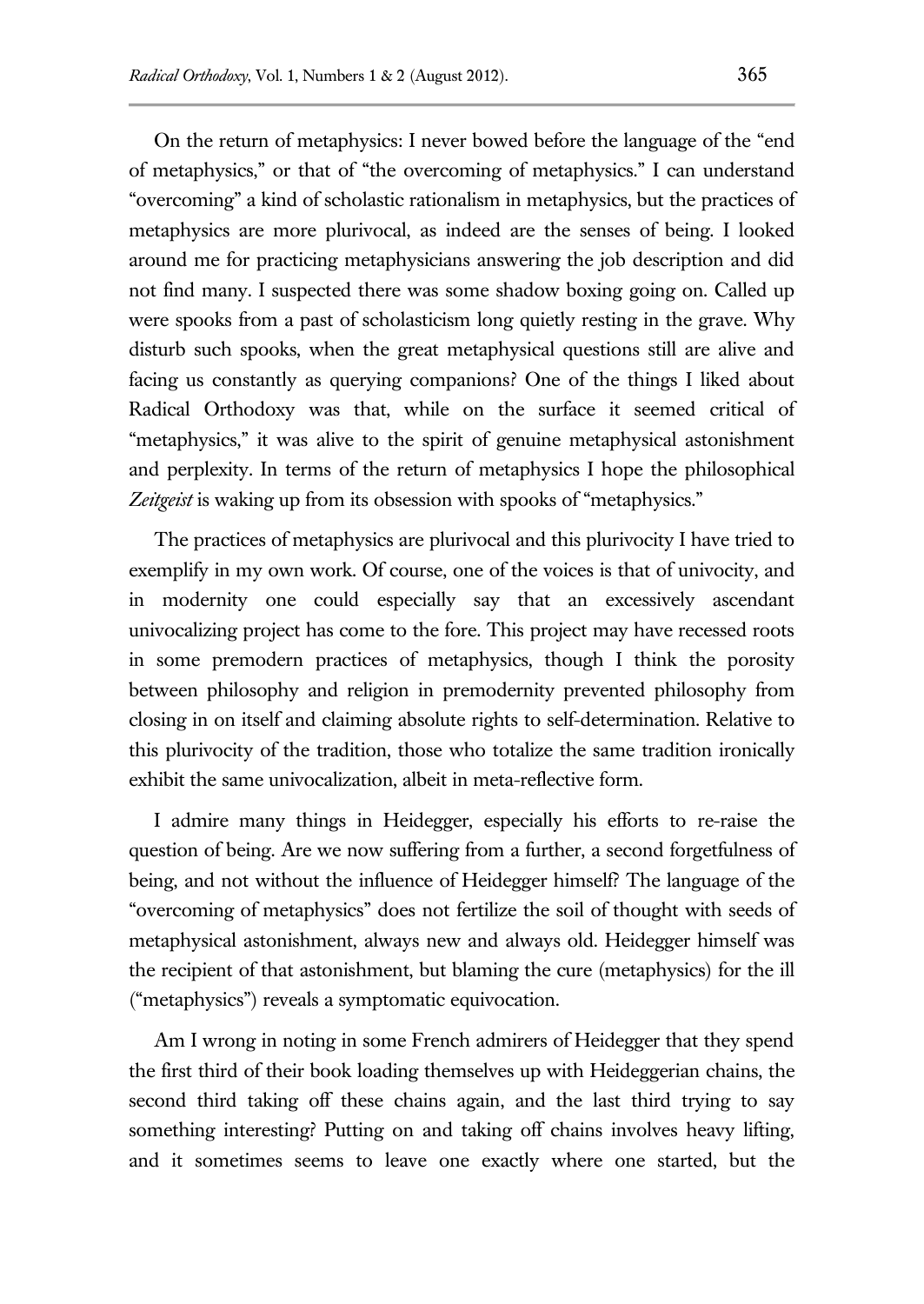expenditure of energy can tire and weaken one. Perhaps there are chains that are part of the protocols of scholastic professionalism.

What about claims for "post-metaphysical" thinking? This is another instance of the power of the "after." It might be that certain forms of metaphysics are behind us but there is no post–metaphysical thinking, since all thinking is informed by fundamental senses of being which are at work whether we think about them or not. Being post-metaphysical without attention to these is being a poor metaphysician, not a post- metaphysician.

And Hegel again? In the work of John McDowell and Robert Brandom the spirit of a kind of idealism is resurrecting itself in analytic philosophy where Hegel remains still a bit of a bogeyman. This spirit is closer to an objective idealism and not at all an absolute idealism in Hegel's sense. This is a more pragmatically tinged idealism, calling to mind (I think earlier of Dewey) an "Hegelianism" without the absolute.

What of commentators like Pippin and Pinkard? They are fine scholars, but I think they have made a Hegel conformable to, more comfortable to academic colleagues at home in the contemporary liberal Zeitgeist in Anglo-American philosophy. They make Hegel too Kantian in the end, which is not to deny that Hegel is nothing without Kant, but he is much more. This reconfigured Hegel is evacuated of his metaphysical and theological power.

In some quarters there is a kind of Hegel lite which does seem to make him more relevant, but it also makes him less interesting. I sometimes take the attitude to religion as a kind of test case of genuine openness to otherness. If there is nothing but silence here, or a reconfiguration that makes religion inoffensively humanistic, then I check the exits. While Hegel tried to speculatively overcome the God-man, we now do not even have the man-God but the last man – desperately trying to make Hegel as metaphysically inoffensive as possible. Hegel is just like ourselves so we can relax, there is nothing scandalous to the *Zeitgeist*, nothing alarming. This last man has read Hegel and Nietzsche on the death of God and is reconciled with this. He is asleep to the dark clouds gathering round him, ominous with something like Vico's "barbarism of reflection."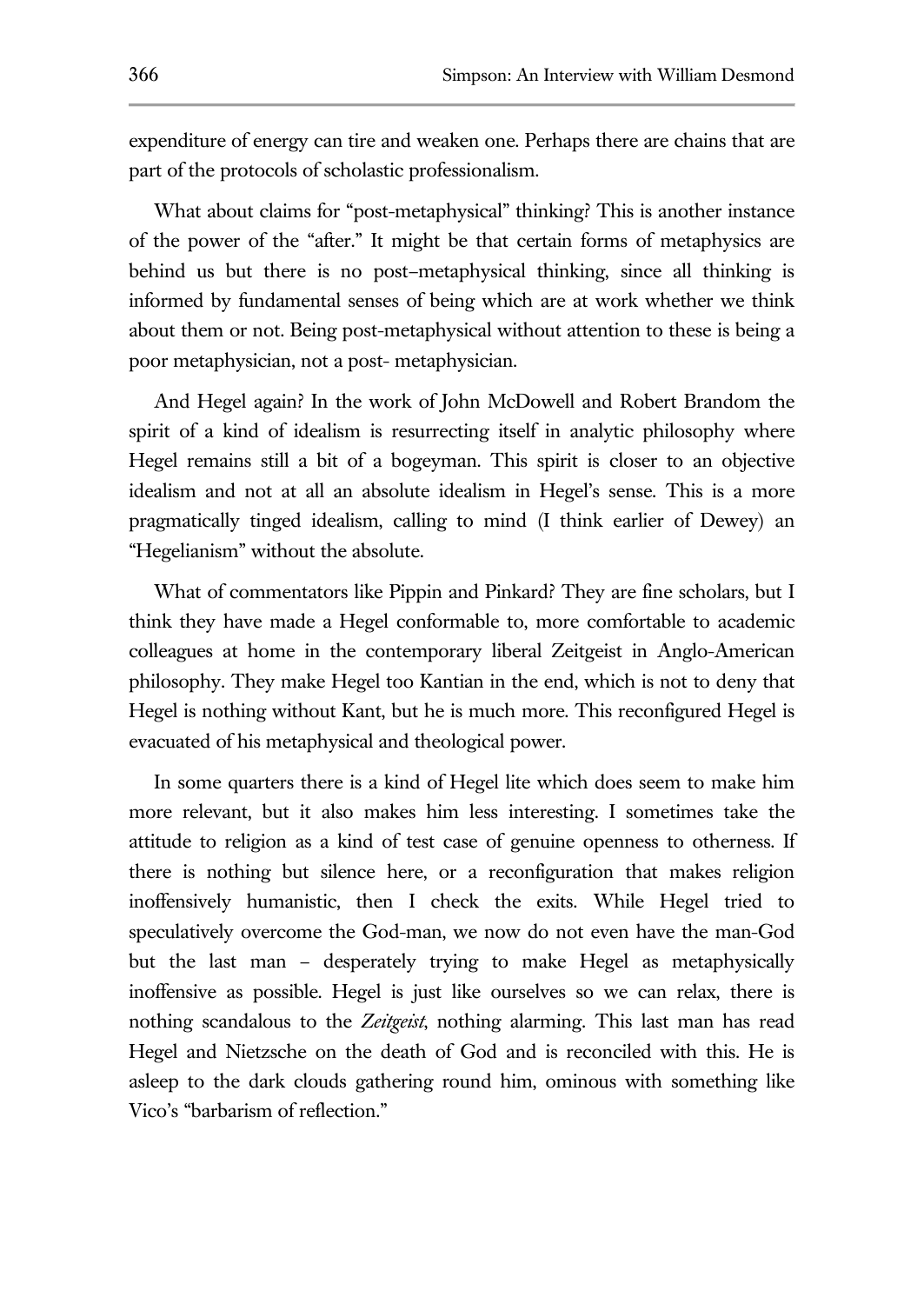What of someone like Žižek? He has struggled with Hegel, but he shares a tendency to tell us that now at last, with Lacan's help, say, or even Schelling's, we are in a position to understand the real Hegel, covered over by stupid scholars for almost two centuries. Marx talked about Hegel's mystification of *Geist* in terms of the divine spirit and Marx wanted to demystify Hegel in terms of the human spirit. I sometimes think Marx is more honest, and Žižek is in the business of a *re-mystification* of Hegel, and he is not alone in this. He tends to exhibit one of the major tendencies in using Hegel since Hegel, namely, uncoupling the power of dialectical negativity from Hegel's strong claim to systematic completeness. (As recent examples with something of this, Catherine Malabou and Karin de Boer, under some influence from Derrida, come to mind.) The energy of negativity rides over the systematic claim, and Hegel as a speculative philosopher, with intimate ties with metaphysical and theological traditions, is relegated from the premier league. I find that Hegel can be seen as conceptually colonizing Christianity, and even in those not sympathetic to Hegel, I find analogous appropriations of Christianity. I think of Badiou on St. Paul. The risk of colonizing the religious is perhaps more insidious in more recent appropriations than in Hegel who, after all, wore his dialectical heart on his sleeve. The taking over of Christianity turns it to ends that are neither religious nor Christian. Theologically one must be concerned about the production of counterfeit doubles of a post-Hegelian sort. True, along the way striking insights can be offered. I sometimes shake my head at the way some thinkers claiming to be religious can quote like sacred scriptures words of the post-Hegelian atheistic colonizers, when for them there is nothing in the end that is truly sacred or holy.

I am happy that thinkers like Badiou and Deleuze make no apology for their commitment to metaphysics. It is interesting for me to ask if they have passed through dialectic in a fruitful way and to what extent they are genuinely transdialectical thinkers in a manner that would allow communication with metaxological possibilities of thought. Generally, in the last part of the twentieth century in France dialectic seems to have fallen into deep silence. It is traduced by Deleuze in his book on Nietzsche and philosophy. If dialectic itself harbors plurivocal promise, we must resist what one might call agenda-driven philosophy which has a project, say, carrying through the Nietzschean inversion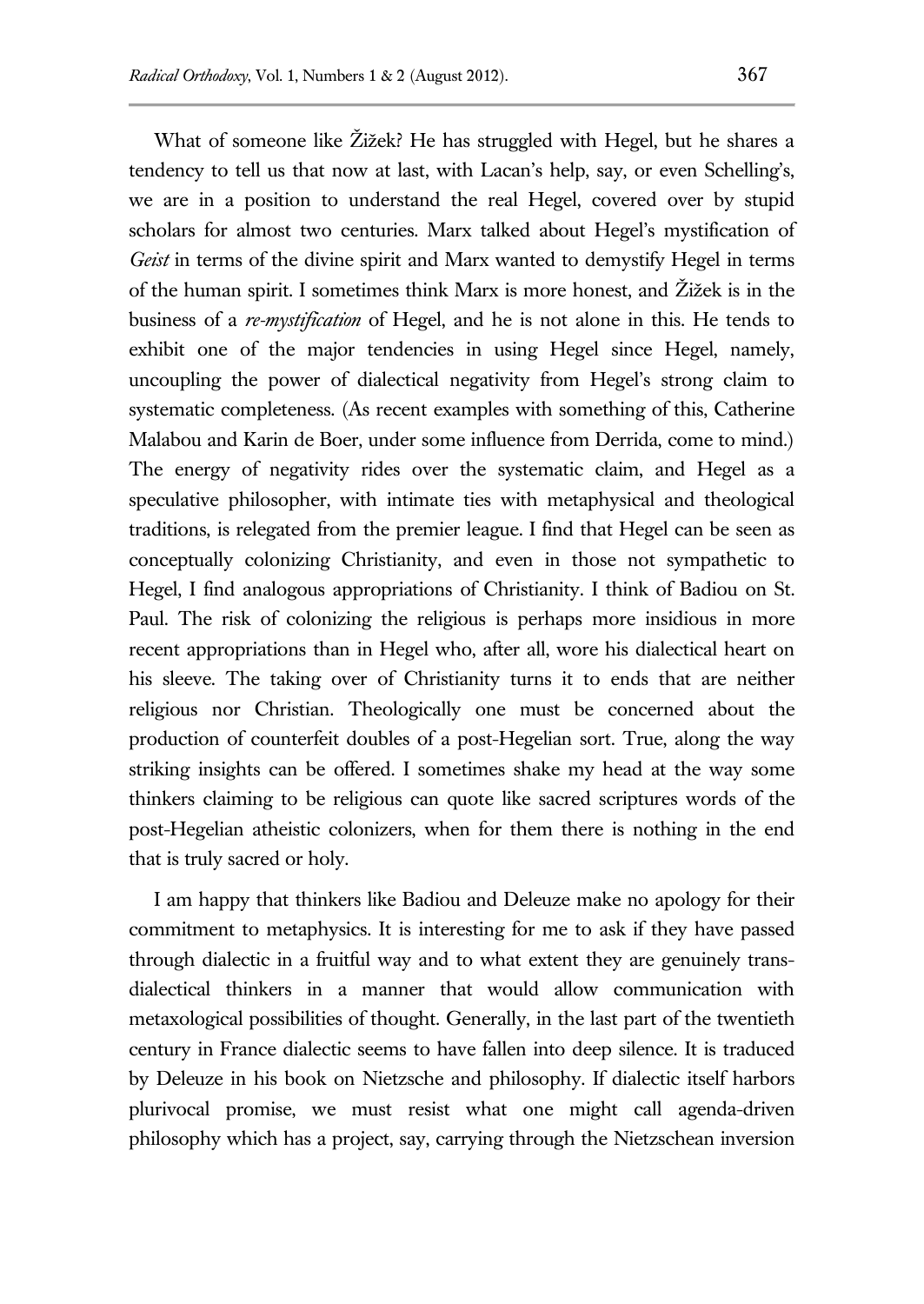of Platonism. For me philosophy is not a project, shaped and driven by an agenda. Let the matter itself take thought where it will, even towards the philosophical friendship of "Plato." There is a deep patience to truer thinking. The word "materialism" also evokes for me something agenda-driven, something programmatic.

I did write about deconstruction in earlier books, in *Art and the Absolute* (1986) and *Beyond Hegel and Dialectic* (1992), but fell into silence after the Paul de Man affair, for reasons explained briefly in a forthcoming book, *The Intimate Strangeness of Being: Metaphysics After Dialectic* (2012). (Even I can't escape the word "after"!) One reason is related to the very apt phase you coined in your book *Religion, Metaphysics, and the Postmodern:* the "LeviNietschean vision." I was always perplexed how one got from Nietzsche to Levinas, from Rome to Judea. I did note the mutation of tonality (in the late 1980s, early 1990s) in concerns from a more Nietzschean to more Levinasian register. The virile phase of transgressive deconstruction seemed to give way to an almost hyperbolic concern for the other. ("Transgression": Am I mistaken in the impression that this word now seemed less used, or used less virulently?) Deconstruction revealed itself as justice. The "thou" is older than the "I," Zarathustra intoned. Now it seems as if the older "thou" had made a big comeback. Many seemed to have become flagellants of the self in penitence before the excessive other, the "thou" they previously marginalized as the servile other. "Rome versus Judea," Nietzsche exclaimed, but Judea seemed to have stepped out of the desert and back onto center stage, even among erstwhile Nietzscheans. For the Levinasian penitents, the pagan Zarathustra has been dispatched back to his cave to languish for now in exile. How does Rome become a convert to Judea or revert to it? That is never explained. Indeed the issue is passed over, since harping on such an awkward transition might hinder "keeping the conversation going," as a Rortyian might insist.

**CS**: From the vantage point of your career in continental philosophy how would you characterize the "present age"? What comes after the "postmodern"? Were we ever "postmodern"? Were we ever "modern"?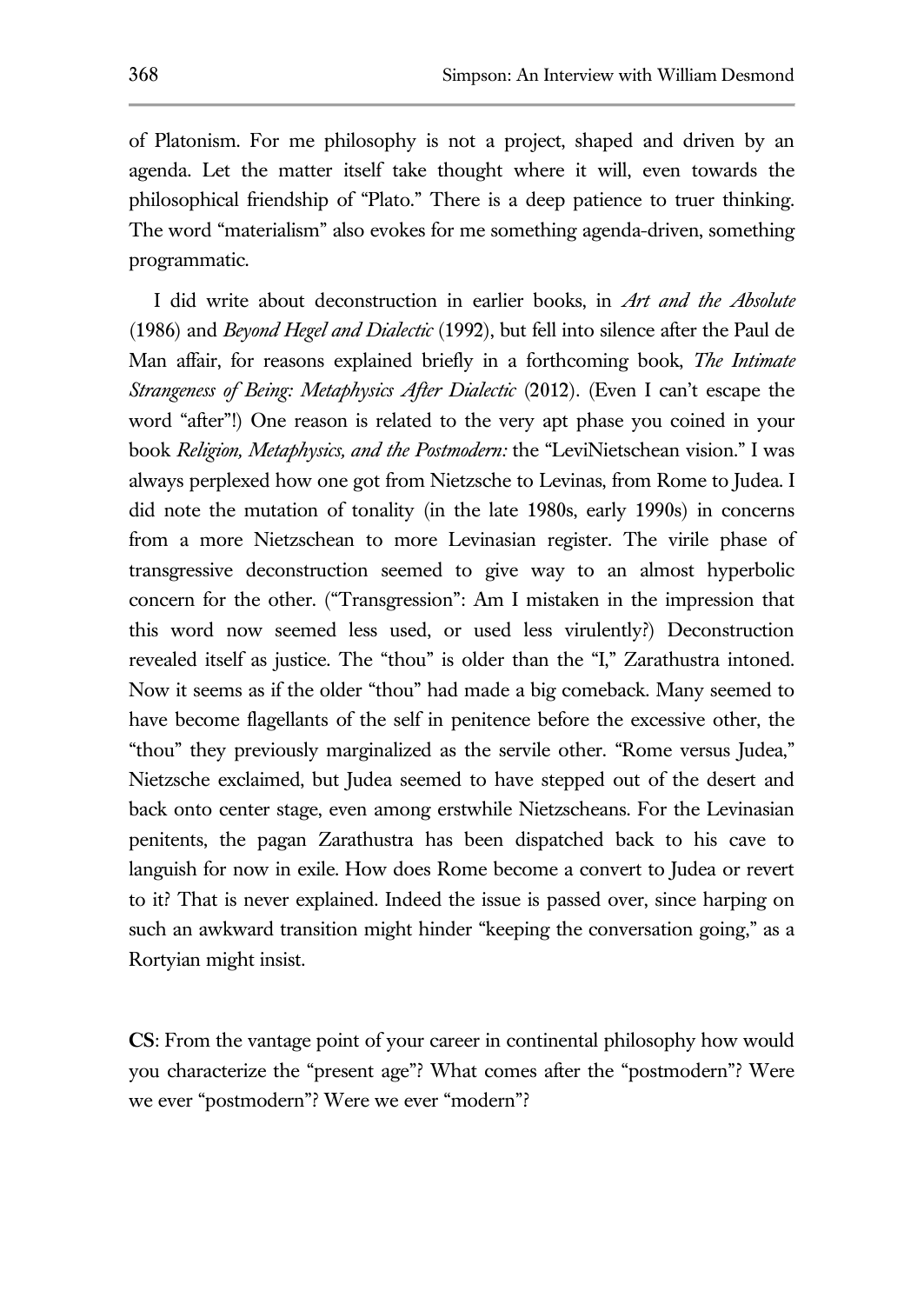**WD**: Are we are living in the end times of the narcissism of autonomy – even when we deconstruct autonomy? Many uses of the word "postmodern" set my teeth on edge because in trying to mean too much the word can end up meaning nothing at all. We are postmodern in the sense that modernity is in question to itself, modernity as the epoch in which freedom as autonomy has hugely shaped our reconfiguration of being. You might say: such being in question is part of modernity, but it is part of modernity that can be turned against modernity. I should say that modernity as the epoch of autonomy is twinned with modernity as the epoch of the unprecedented project of univocalizing all being, so far as this is possible. Massive objectification goes with huge subjectification. In that light one can also agree with some who say postmodernism is more a form of hypermodernism than anything else. If so, it is blithely sawing the branch on which it is sitting, happy to sing about the groundlessness of being, in chirpy disregard of its own fated downfall. I admit there is much of equivocity to the situation. There is much critique of autonomy but I would say there is also much of lacerated autonomy or self-lacerating autonomy in this critique of autonomy.

I sense we are like swimmers trying to get out into clear water, but we are always driven back by the waves. Being out beyond: genuine openings to otherness entail a new porosity to transcendence. This means being beyond the idolization of immanence as that greater than which nothing can be thought. Such postulatory finitism, as I call it, is a position impossible to sustain – even as it offers a pragmatic impersonation of the ontological argument for the necessity of finitude as such. Being out beyond: and I don't mean the easier immanent transcendence but a more robust other transcendence. The two thinkers who come to mind who had an intrepid sense of this are Kierkegaard and Levinas. If Levinas sometimes strikes one as tending to a somewhat dualistic frame, with hints of something like the dialectic of mastery and servitude, Kierkegaard is a genius of dialectical strategy – a dialectical master mastering dialectic of the Hegelian type and bringing it to the point of its porosity to what exceeds it. Interestingly, he said "the dialectical algebra works better," when considering if *Sickness unto Death* might also ask for a rhetorical treatment.

If the equivocal ground of postmodernity does open to transcendence as other, the opening is promised through the mindfulness of what is hyperbolic to immanence in immanence itself. These hyperboles of being, as I call them in *God*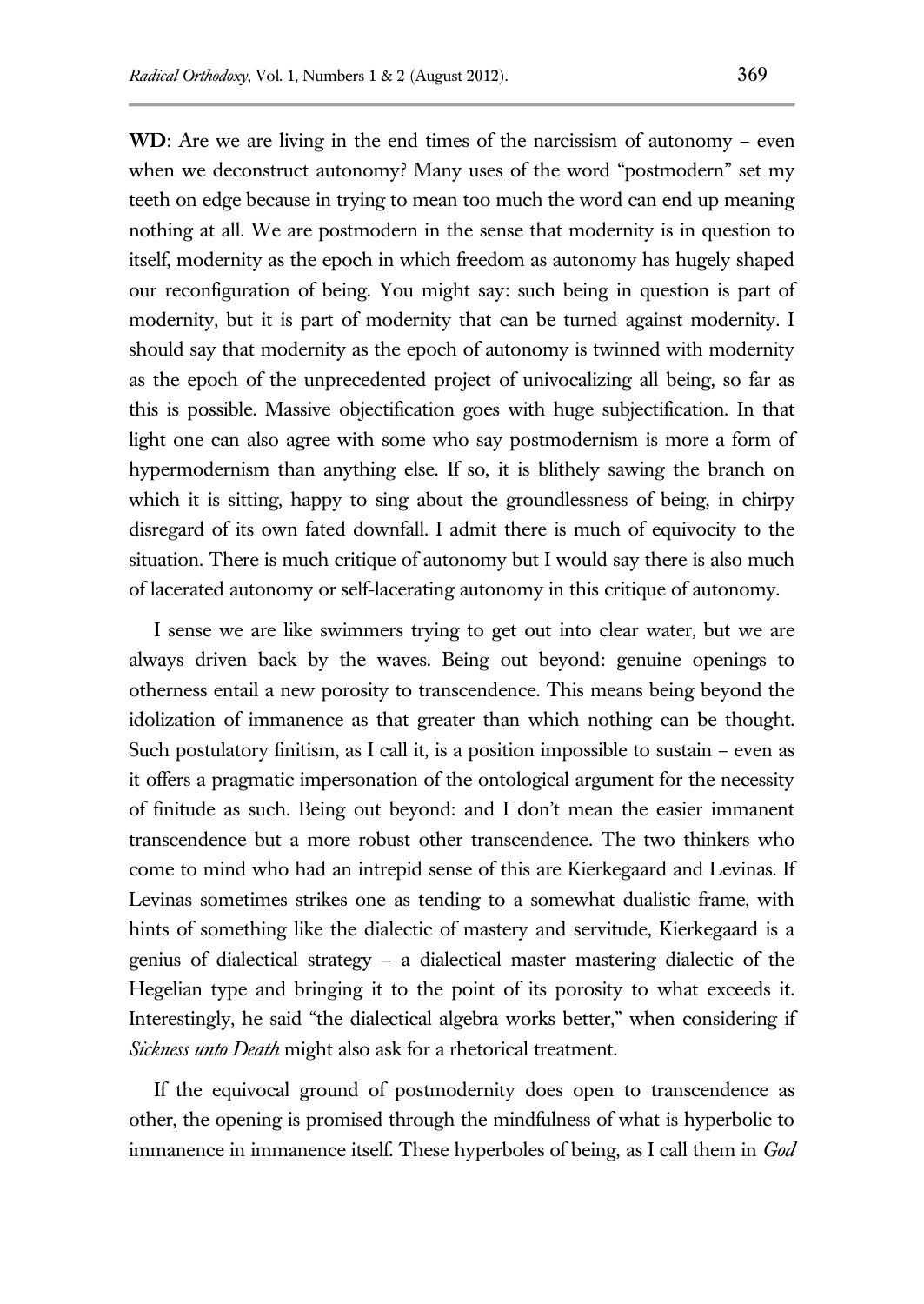*and the Between*, are signs communicating of God's own wording of the between – to speak theologically. Perhaps modernity is an interim: before it there was a more living porosity between philosophy and religion/theology, and after it perhaps a renewed porosity is opening up. Perhaps the first porosity was too much taken for granted, whereas the second porosity cannot be taken for granted. And yet it is only open for us, given our readiness to receive it thoughtfully again as granted. The first porosity enabled thought but perhaps was not always thought through. The second porosity comes to thought at the end of its tether, so to say, enabling thought again about the elemental and ultimate things that, in truth, have never left us, and hence can never return, since it is rather for us to turn towards them as always turned towards us.

Who can honestly make epochal claims about modernity, postmodernity? We can be too intoxicated with the dubious grandeur of such claims. We need to turn to the elemental if we are to get a sense of the epochal. Here I speak of the intimacy or idiocy of being, and in the end I think only the personal God a genuine theism can reconcile the singular and the universal in terms of what I call the intimate universal. If postmodernism is still not free enough of the narcissism of autonomy, or is not yet more than autonomy's self-laceration, the full promise of both the intimacy and the universal have not been understood. I think the latter leads to a sense of freedom beyond autonomy (see *Ethics and the Between*) in which we are released truly to what is, released too from our own self-encirclement. I am not particularly optimistic on an epochal scale, since we are still trying to encircle the earth in our own self-encirclement. From the glory of God's creation we are reconfiguring it, in accord with serviceable disposability, as something closer to a toxic wasteland.

**CS**: This interview appears in the inaugural issue of Radical Orthodoxy: Theology, Philosophy, Politics. How do you understand the distinction and the relation between theology and philosophy? Where do you see your work in the midst of this relation (perhaps thinking about the role that the Christian tradition plays in your work, explicitly or implicitly)? How is your largely philosophical work related to the fundamentally theological perspective of Radical Orthodoxy?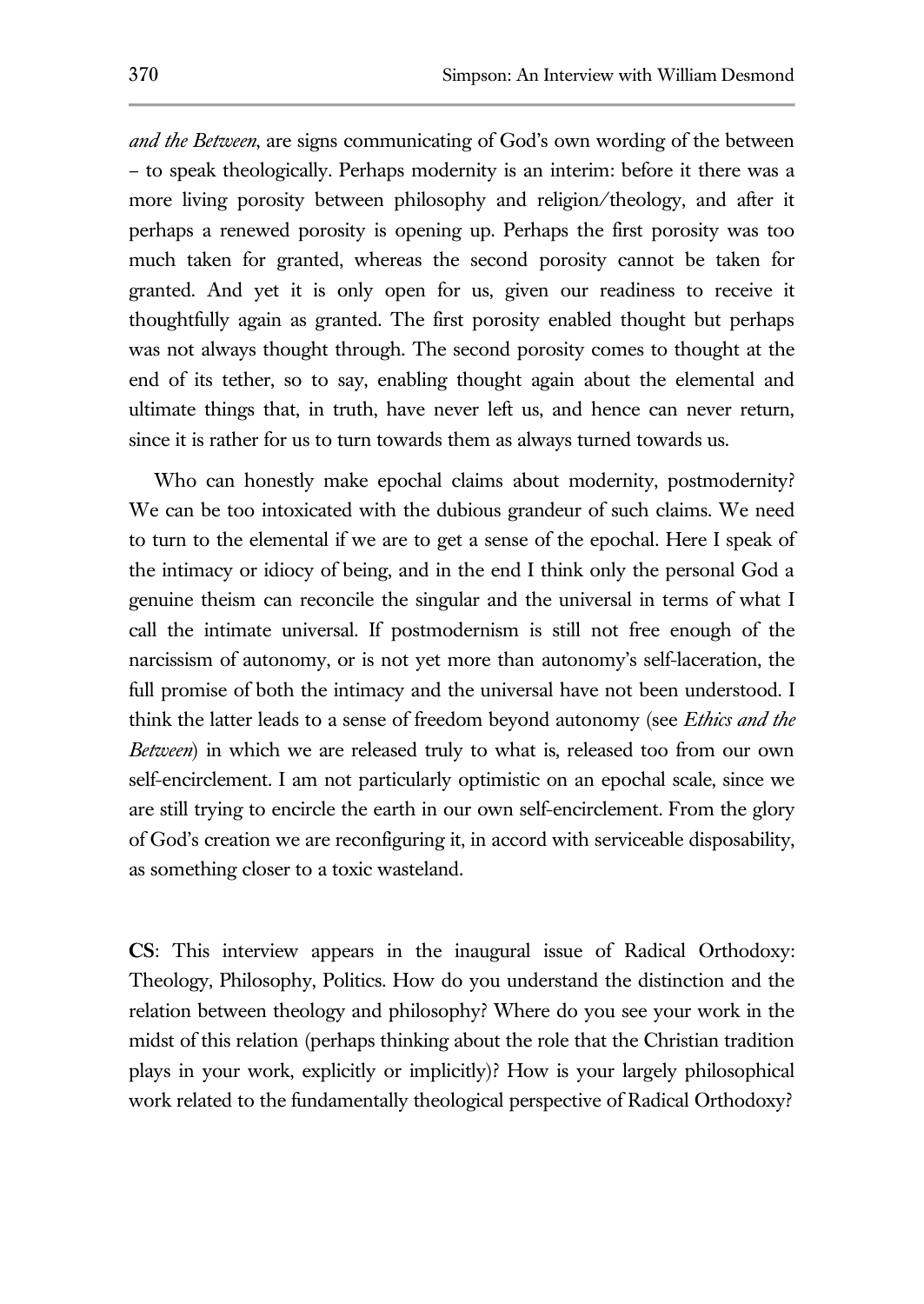**WD**: The metaxological philosophy I have been developing is hospitable to a variety of intermediations between philosophy and its others, and this applies most intimately when the others are religion and theology. There is a dialogue between reason and faith that is not dualistic or dialectical but metaxological in a familial way. If there is faith seeking understanding, there is also understanding seeking faith, at the limit of the understanding's power to be entirely selfdetermining. I hope something of the intimate intermediation is at work all throughout *God and the Between*. Certainly members of Radical Orthodoxy have shown serious hospitality to my work for which I am grateful. It is a plurivocal movement impossible to summarize in any univocal formulation. It has the nature of a certain communivocity, hence witnesses to multiple interplays of likeness and unlikeness. In the interplays something of an intellectual and spiritual dynamic is in motion. I came to know of Radical Orthodoxy initially through reading John Milbank's *Theology and Social Theory*, and Catherine Pickstock's, *After Writing*. I was very impressed by both works, by an intellectual robustness in matters philosophical and theological, by a certain fearlessness in giving utterance to a point of view in which no apology was given for being concerned with God. Later I got to know the work of Conor Cunningham and Graham Ward and continued to be both engaged and illuminated by their courage in taking up issues extremely contemporary and yet with a perspective that opened to vistas of longer and larger traditions. I continue to be engaged and illuminated.

I came to Radical Orthodoxy from outside theology as an academic discipline and have sometimes been taken aback by the ire of the theologians as they engage in friendly fire with each other. When talking about the relation of philosophy and theology I hesitate about the academic distinction of the faculties. Kant talked about the conflict of the faculties but one wonders to what degree the entire existential dimension of philosophy and theology gets lost sight of in these internecine conflicts between academics. Kant is representative of something that happens in all academic circumstances. The challenge to intellect and spirit in philosophy and theology cannot be contained in any faculty – albeit I know such organizations are needed pragmatically. Theology is not just a science, not a regional science (Heidegger), but rooted in a community of belief and watered by the reverence of true piety. Without the latter it becomes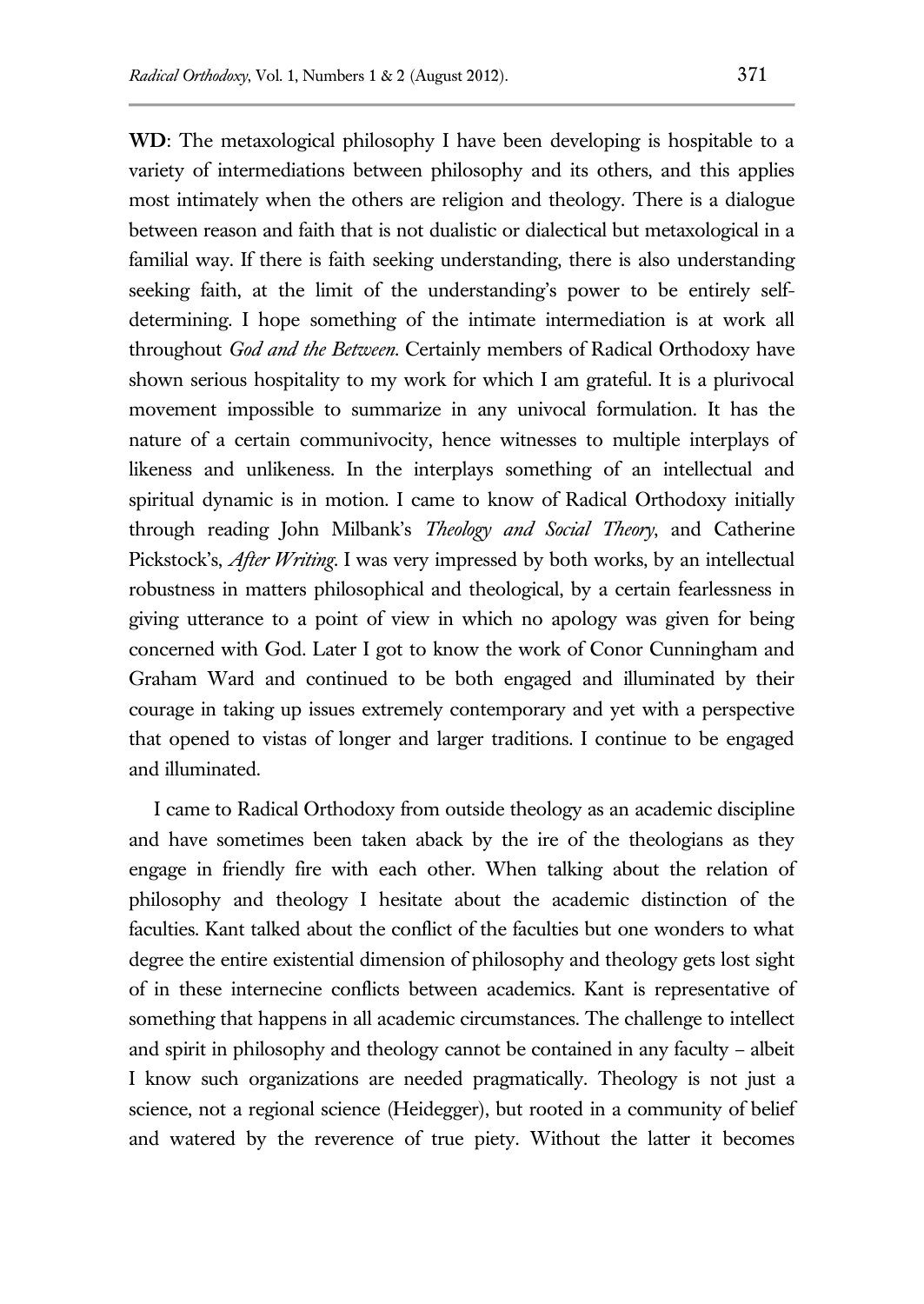sounding brass and tinkling cymbal. Analogously in philosophy there is an academic side, but without the spirit of metaphysical astonishment it easily becomes a scholastic technique, leading to the barbarism of reflection. Keeping the spirit of astonishment alive is not unlike opening oneself to the divine porosity of prayer. Theology and philosophy are siblings in the same family. I sense something of that familial relation with regard to Radical Orthodoxy.

One of the reasons I have admired Augustine, an admiration I share with many in Radical Orthodoxy, is precisely the lack of fixation of such academic territorialities, on porosity between thinking and worship, philosophy and theology, on fine attunement to the fluid intermediacy of our metaxological being. This means being both inside and outside at the same time. This is another way of me being an outsider, even when I am an insider. In most of current professional practices of philosophy, I don't see a lot of openings either to religion or the divine. I read recently that in the US close to the least number of philosophy positions on offer were those in philosophy of art and philosophy of religion. In all honor to Hegel, art and religion are included with philosophy in absolute spirit. But that philosophy of art and religion should be close to the bottom of teaching possibilities says something about our time in which finesse for the question of the absolute has weakened, if not vanished. It used to be all but essential to the self-definition of a philosopher that he or she would make some effort to address the ultimate question of God. Now among many intellectuals atheism is the default position and operative in a relatively thoughtless way. Obviously in theology, one meets with more openness, though theologians are sometimes too timid. One thing the representatives of Radical Orthodoxy are not is timid. If there is to be a dialogue between philosophy and theology, it is important who serves as representative of philosophy. Some philosophical positions are Trojan horses for default atheism.

Radical orthodoxy is not a great respecter of academic walls. This, of course, risks treading on toes in the eyes of some. What impressed me was an intellectual and what I took to be a spiritual seriousness in its representatives. I felt here were theologians with fire in their bellies. Of course, fire is dangerous: it can burn up, though it also vivifies, revivifies, lights us up. Am I wrong in the impression that often theologians were comfortable talking to themselves but uncomfortable with outsiders, not least in confrontation with the pervasiveness